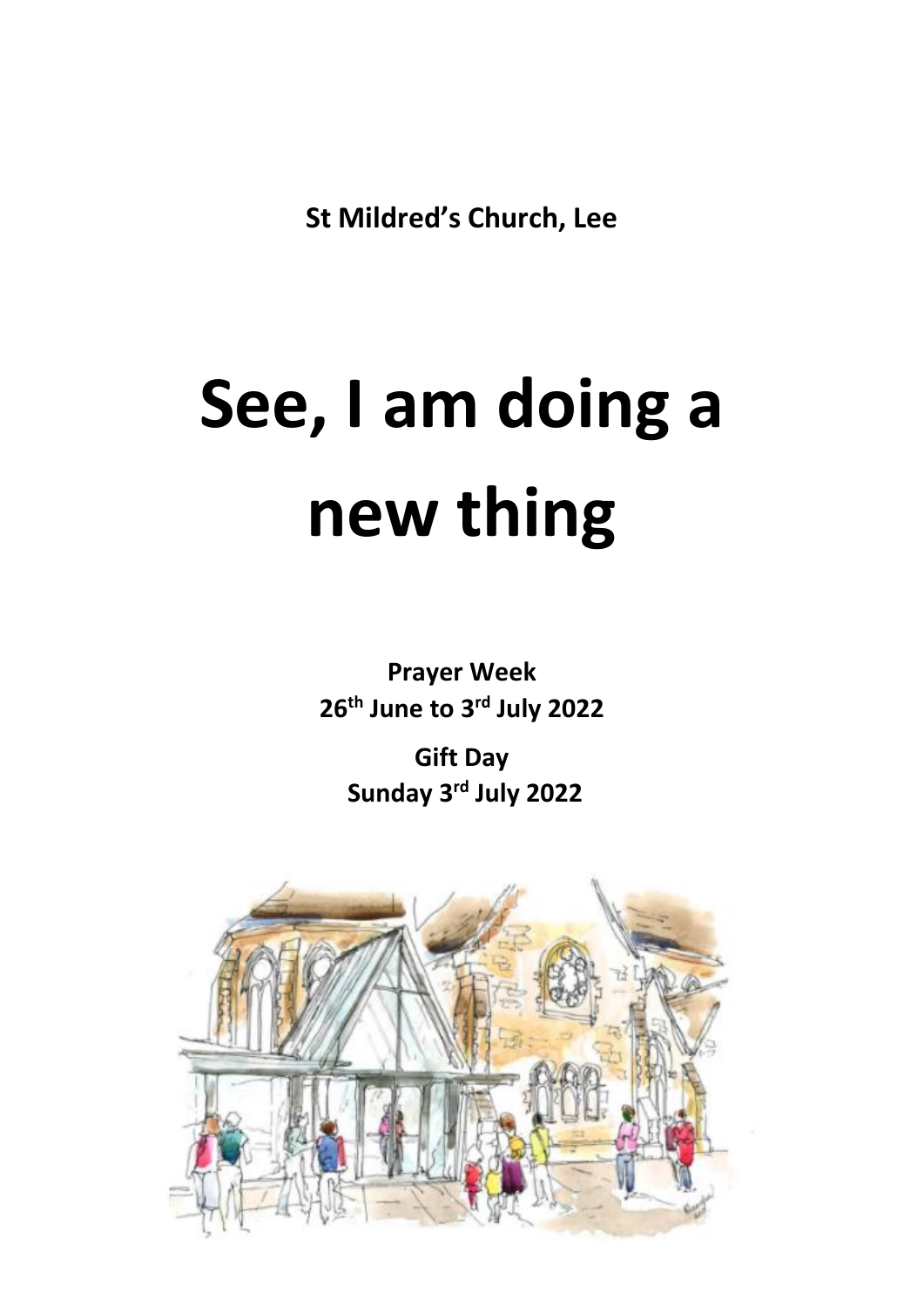# **Contents:**

| What is the Prayer Week all about?        | Page 1        |
|-------------------------------------------|---------------|
| Daily Bible texts and points for prayer   | Pages $2 - 3$ |
| Prayer Week timetable                     | Page 4        |
| Why do we need a new building?            | Page 5        |
| How much will the new building cost?      | Page 6        |
| Where will the money come from?           | Page 7        |
| How will the money be used?               | Page 8        |
| What can I do?                            | Page 9        |
| My/our commitment to the building project | Page 10       |
|                                           |               |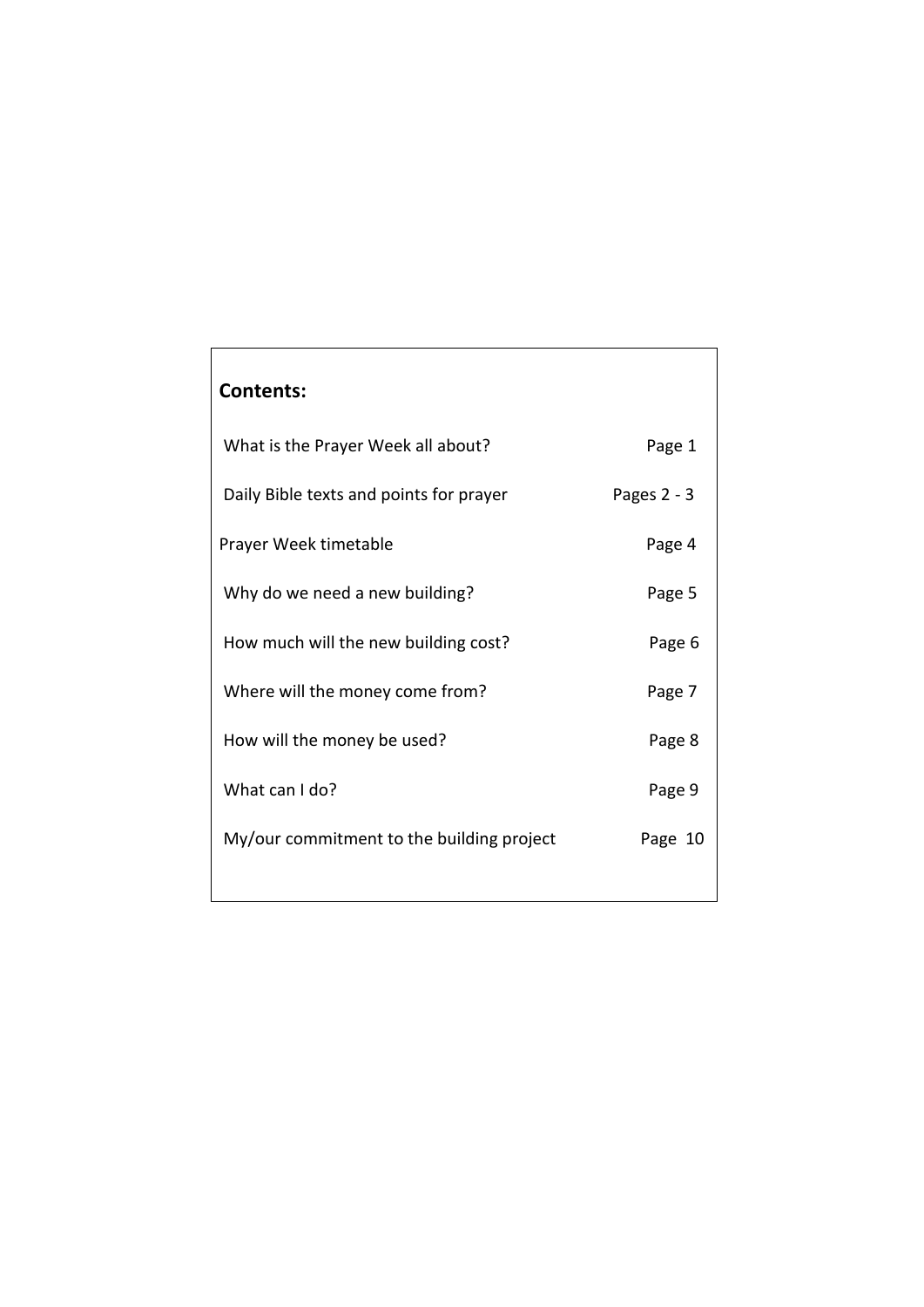# **St Mildred's Church, Lee See, I am doing a new thing**

# **WHAT IS THE PRAYER WEEK ALL ABOUT?**

The replacement of the old St Mildred's church hall with a new building is vital for the continuation and development of God's work at St Mildred's in the years to come. A costly building project is a very big undertaking for us as a church, but it is necessary. We have seen the Lord do amazing things over the years so far. We trust in his faithfulness, proceeding carefully and with much prayer.

> "Who among the gods is like you, O LORD? Who is like you - majestic in holiness, awesome in glory, working wonders?" (**Exodus 15:11**)

Having received planning permission for the project in 2021, we are at a critical point. Over £2 million has been provided so far, but we need significantly more funding in order to finish the project. Celebrating how far God has brought us already, we seek him to enable us to complete the task.

As we go forward, we need everyone to continue supporting the building project, both financially, with the gift of time and skills, and in prayer.

The Prayer Week will provide different ways in which the whole church family can get involved. The timetable for the week (see below) is intended to provide something for everybody. The point is that through all of the different activities in the week, we pray together with a common purpose. The Gift Day at the end of the Prayer Week will then provide an opportunity for each of us, as families and individuals, to make our own commitment to support the project.

The building project has been a long journey for us but we are beginning to see our destination! We are encouraged to pray around three themes:

#### **1 – Giving thanks to God:**

- For his ever-present guidance and encouragement to this point in the project
- For his faithfulness and provision of generous funds from unexpected sources

#### **2 – Praying about the "journey":**

- For the Lord's continuing guidance, and for wisdom in all of our decisions
- For the funds required to complete the building, and for all the other resources required

#### **3 – Looking towards the "destination":**

- That our faithful God will provide a new building as a means of blessing the local community
- That God will use the new building to equip St Mildred's for a new season of outreach and service; for teaching God's word and for showing love to our neighbours.

Prayers can simply follow these three headings – but if you would like more detail, you will find on the following pages daily prayer points plus a suggested Bible text for each day. This booklet also sets out some background on the building project and on the resources that we need as we move forward.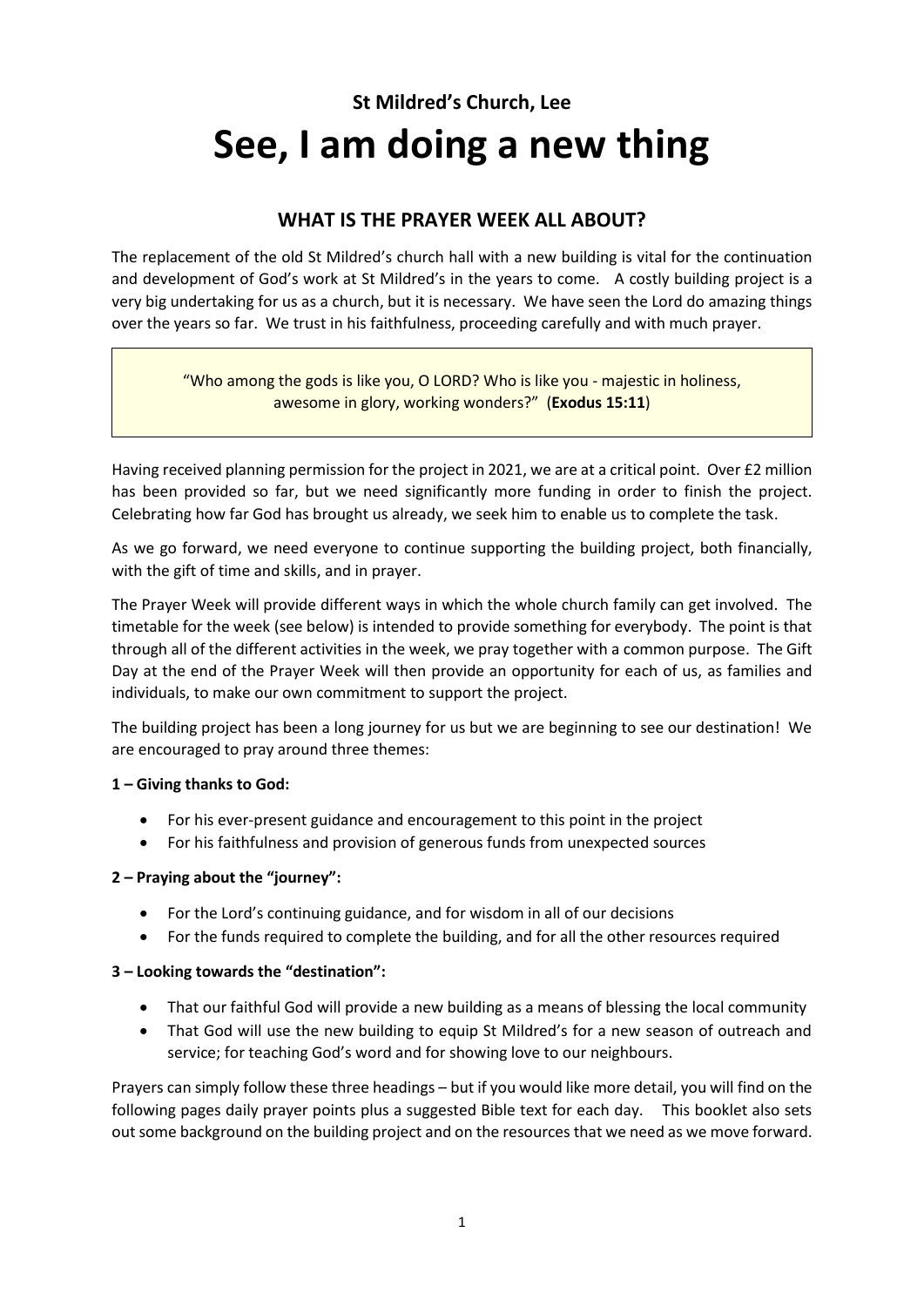|                                        | <b>GIVING THANKS</b>                                                                                                                                                                                                      | <b>PRAYING ABOUT THE "JOURNEY"</b>                                                                                                                                                                                         |
|----------------------------------------|---------------------------------------------------------------------------------------------------------------------------------------------------------------------------------------------------------------------------|----------------------------------------------------------------------------------------------------------------------------------------------------------------------------------------------------------------------------|
| <b>Sunday</b><br>26 <sup>th</sup> June | Praise God for success in the planning appeal.<br>Give thanks for our good working relationship<br>with Lewisham Council<br>planning officers.                                                                            | Pray for the successful discharge of planning<br>conditions as we go forward<br>with demolition and plan the construction<br>of the new building.                                                                          |
| <b>Monday</b><br>27 <sup>th</sup> June | Give thanks for positive feedback and ongoing<br>assistance from Diocesan representatives.<br>Give thanks for support and encouragement<br>from our Bishops and our Archdeacon.                                           | Pray for satisfactory conclusion of the "faculty"<br>process (to get Diocese consent). Pray for<br>Bishop Christopher, Bishop Karowei and our<br>Archdeacon, Alastair Cutting,<br>in their respective ministries.          |
| Tuesday<br>28 <sup>th</sup> June       | Give thanks for good relationships with our<br>MP, Janet Daby, and with the Grove Park<br>ward councillors: Hilary Moore, Susannah<br>Clarke and (newly elected) Mark Jackson.                                            | Pray for continuation of our good working<br>relationship with the Lewisham Council<br>planning department. Pray for ongoing local<br>support for the building project.                                                    |
| Wednesday<br>29 <sup>th</sup> June     | Praise God for the consultant team engaged<br>on the project and for their professional skills.<br>Give thanks for their commitment to the<br>project and for their willingness to go "above<br>and beyond" to assist us. | Pray for wisdom and integrity in all design<br>work, costing and project management. Pray<br>for guidance in selecting the building contractor<br>of God's choice and for a fair price to be agreed<br>for the work.       |
| Thursday<br>30 <sup>th</sup> June      | Praise God for answering prayer and for<br>providing necessary resources and solutions<br>to problems. Give thanks for the Greater<br>London Authority grant of £5,000 to fund an<br>energy options study.                | Pray for wisdom in decisions to be made<br>concerning energy use in the new building.<br>Pray that, through God's grace, there will be no<br>unpleasant surprises or unexpected obstacles<br>to the building project.      |
| Friday<br>$1st$ July                   | Praise God for providing the buses and for the<br>improvement work recently carried out. Give<br>thanks for those who have worked faithfully<br>to enable the buses and gazebos<br>to be used safely.                     | Pray for protection from any kind of harm: for<br>safety in construction work and for disruption<br>to neighbours to be minimised. Pray for<br>patience when things don't go according to<br>plan, and for good solutions. |
| Saturday<br>$2nd$ July                 | Give thanks for the PCC, the Development<br>Group and the many people in the church<br>family who have been praying and providing<br>help on the project and encouragement in<br>different ways                           | Pray for wisdom for the PCC and the<br>Development Group in all the decisions they<br>make. Pray for unity in the church family and<br>for continuing willingness to give time and skills<br>to help with the project      |
| <b>Sunday</b><br>3rd July              | Give thanks for the amazing sum of money<br>contributed to the building project so far,<br>much of it from sources that we could not<br>possibly have anticipated.                                                        | Pray for the remaining money required. Pray<br>that our generous God will provide funds from<br>unexpected sources. Pray for wisdom in the<br>use of the 10% Development Fund tithe.                                       |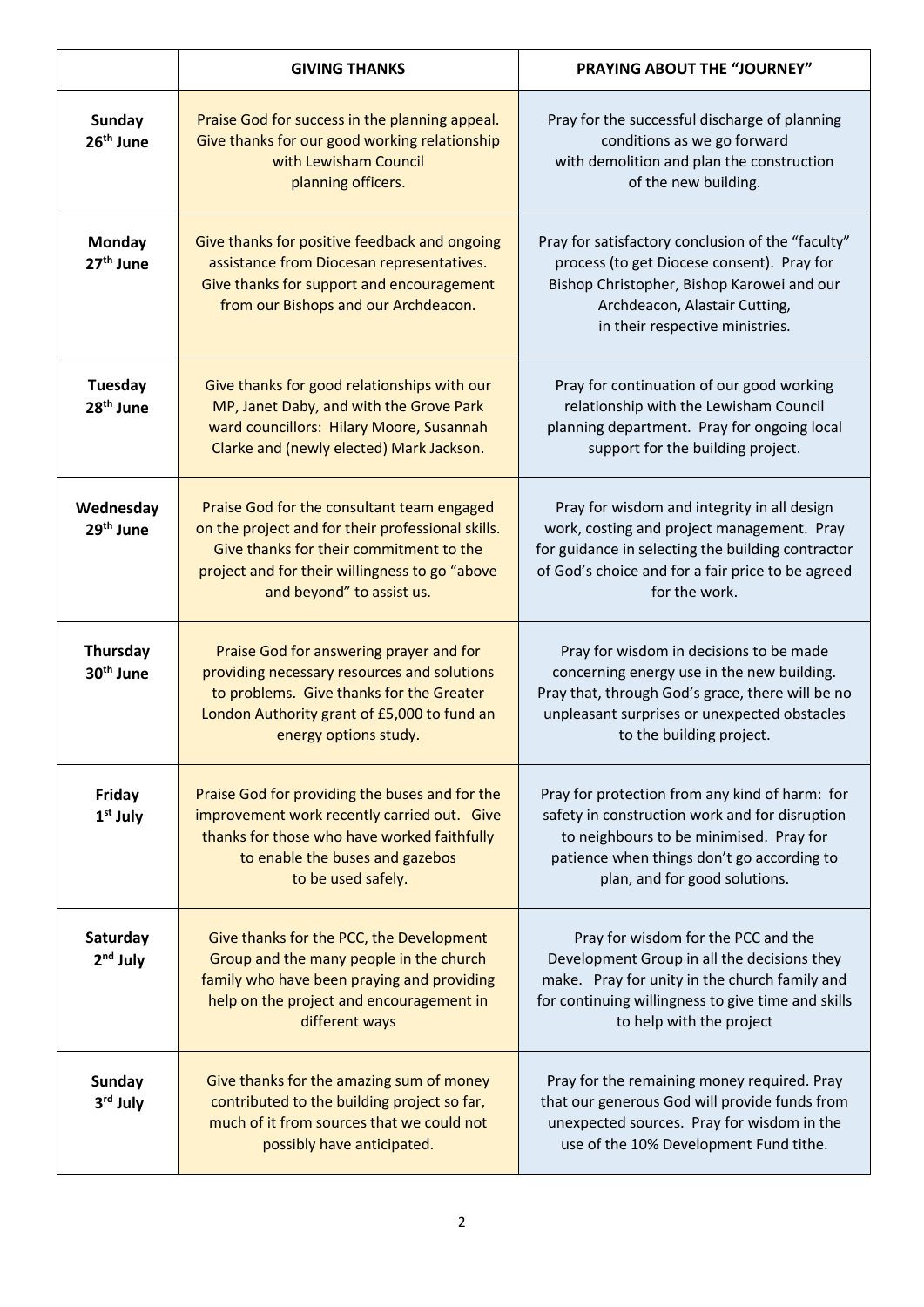|                                         | <b>LOOKING TO THE "DESTINATION"</b>                                                                                                                                                                                                                  | <b>BIBLE TEXT FOR THE DAY</b>                                                                                                                                                                                                         |
|-----------------------------------------|------------------------------------------------------------------------------------------------------------------------------------------------------------------------------------------------------------------------------------------------------|---------------------------------------------------------------------------------------------------------------------------------------------------------------------------------------------------------------------------------------|
| <b>Sunday</b><br>26 <sup>th</sup> June  | Pray that the word of God will continue to be<br>taught faithfully at St Mildred's. Pray that we will<br>be obedient witnesses to Jesus, using the new<br>building to make the word of God known.                                                    | "Praythat God may open a door for our<br>message, so that we may proclaim the mystery<br>of Christ. Pray that we may proclaim it clearly,<br>as we should." Colossians 4:3-4                                                          |
| <b>Monday</b><br>27 <sup>th</sup> June  | Pray for the ministry of St Mildred's among<br>children of all ages and their parents and carers.<br>Pray also that teenagers and young adults will be<br>guided in the Christian faith and encouraged to<br>be wise in all that they do.            | "We will tell the next generation the<br>praiseworthy deeds of the Lord, his power, and<br>the wonders he has done so the next<br>generation would know them and they in turn<br>would tell their children." Psalm 78: 4-6            |
| <b>Tuesday</b><br>28 <sup>th</sup> June | Pray for our MP and ward councillors. Pray for<br>uniformed organisations and other community<br>groups who might wish to use the new building.<br>Pray that the completed building will enable us<br>to develop new links in the neighbourhood.     | "I urge then that requests, prayers,<br>intercession and thanksgiving be made for<br>everyone - for kings and all those in authority,<br>that we may live peaceful and quiet lives in all<br>godliness and holiness." 1 Timothy 2:1-2 |
| Wednesday<br>29 <sup>th</sup> June      | Pray that the new building will be suitable for<br>whatever work our heavenly Father wants us to<br>do. Pray that we will be obedient to God in the<br>ways in which the new building is used.                                                       | "Make yourself an ark of cypress wood;  I will<br>establish my covenant with you, and you will<br>enter the ark Noah did everything just as God<br>commanded him." Genesis 6:14-22                                                    |
| Thursday<br>30 <sup>th</sup> June       | Pray for the sick and housebound locally. Pray<br>for appropriate and respectful ways to connect<br>with people who are lonely or needing support.<br>Pray that refugees settling locally will find<br>friendship and feel "at home".                | "When Jesus landed and saw a large crowd, he<br>had compassion on them, because they were<br>like sheep without a shepherd. So he began to<br>teach them many things."<br><b>Mark 6:34</b>                                            |
| Friday<br>1 <sup>st</sup> July          | Pray that the completed building will be long-<br>lasting and free from defects. Pray against<br>damage or interference of any kind. In<br>particular, pray for protection for the building,<br>for activities within it and for all those using it. | "The name of the Lord is a strong tower;<br>the righteous run to it and<br>are safe." Proverbs 18:10<br>"For you have been my refuge, a strong tower<br>against the foe." Psalm 61:3                                                  |
| Saturday 2nd<br>Jul                     | Pray that the new building will open up new<br>opportunities for loving our neighbour. Pray for<br>church members to feel encouraged and<br>equipped to serve the Lord in practical ways.                                                            | "I am the vine; you are the branches.<br>The one who remains in me and I in him produces<br>much fruit, because you can do nothing without<br>me." John 15:5                                                                          |
| <b>Sunday</b><br>3rd July               | Pray for the church family to show love and<br>generosity to by using the new building for acts<br>of service the local community. Pray that our<br>heavenly Father will use the new building to<br>grow His kingdom on earth.                       | "But who am I, and who are my people, that we<br>should be able to give as generously as this?<br>Everything comes from you, and we have given<br>you only what comes from your hand."<br>1 Chronicles 29:14                          |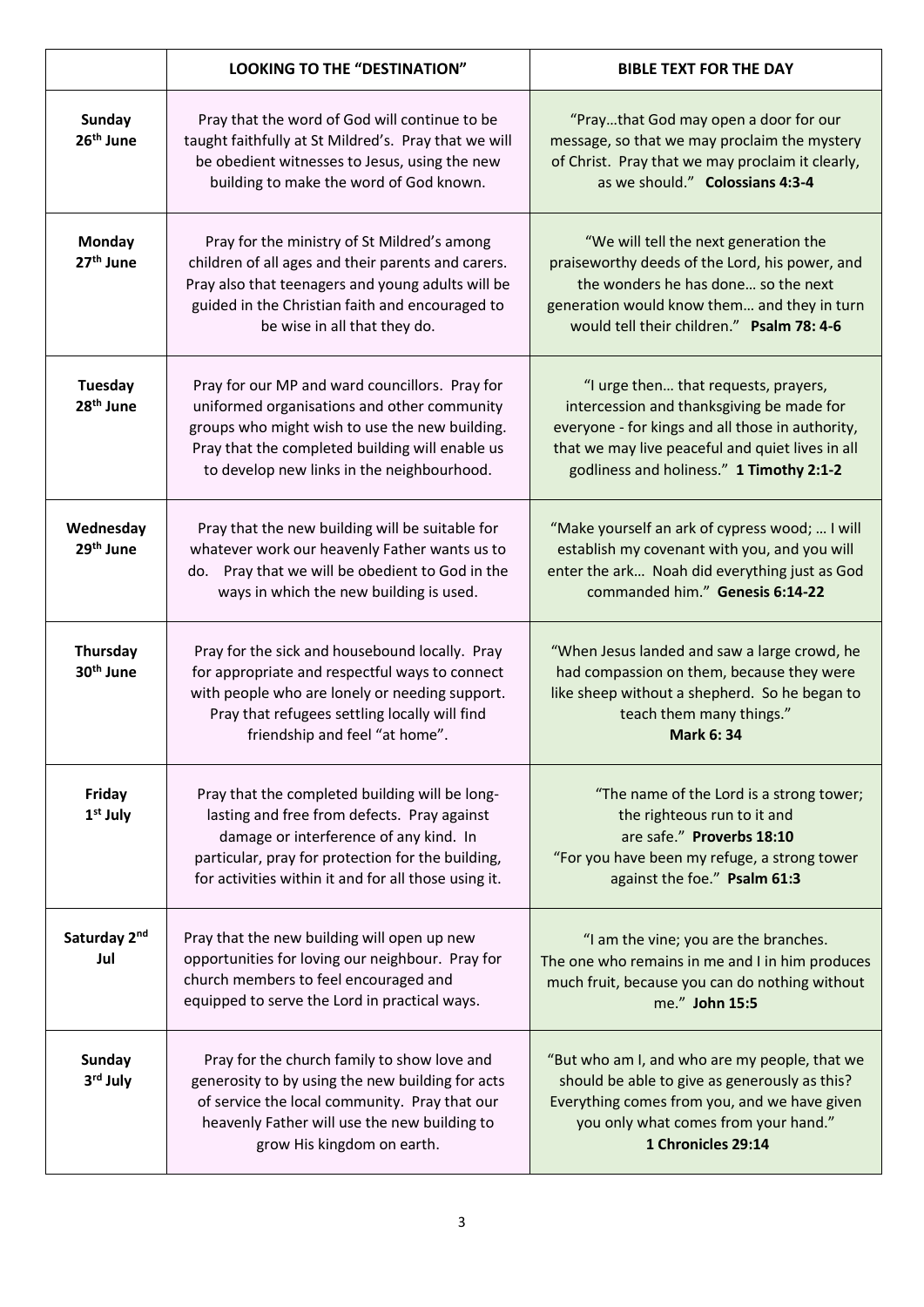# **PRAYER WEEK TIMETABLE – SUNDAY 26th JUNE to SUNDAY 3rd JULY 2022**

| Day                                                   | <b>AM</b>                                                            | PM/evening                                                                                                                                                                                                                                         |  |
|-------------------------------------------------------|----------------------------------------------------------------------|----------------------------------------------------------------------------------------------------------------------------------------------------------------------------------------------------------------------------------------------------|--|
| Sunday<br>26 <sup>th</sup> June                       | 10.00am - Morning Worship in Church<br>Prayer Week "launch"          | 3.30pm to 5.00pm - Afternoon tea in church<br>Delicious cakes and tea served,<br>with space set aside for quiet prayer and<br>reflective craft activities.<br>Opportunities to pray in small groups while<br>walking around the construction site. |  |
| Monday<br>27 <sup>th</sup> June                       | 9.30am - Prayer meeting in Church and online                         |                                                                                                                                                                                                                                                    |  |
| Tuesday<br>28 <sup>th</sup> June                      | Pray wherever and however you like!                                  |                                                                                                                                                                                                                                                    |  |
| Wednesday<br>29 <sup>th</sup> June                    | 8.00pm - Prayer meeting in Church and online                         |                                                                                                                                                                                                                                                    |  |
| Thursday<br>30 <sup>th</sup> June                     | Pray wherever and however you like!                                  |                                                                                                                                                                                                                                                    |  |
| Friday<br>$1st$ July                                  | 8.30am - Prayer followed by breakfast<br>at 21 Winn Road             | 7.00pm - Worship in Church                                                                                                                                                                                                                         |  |
| Saturday                                              | Church open for prayer all day.                                      |                                                                                                                                                                                                                                                    |  |
| $2nd$ July                                            | 7.00am to 8.30am - quiet private prayer                              |                                                                                                                                                                                                                                                    |  |
|                                                       | 8.30am to 9.00am - morning worship                                   |                                                                                                                                                                                                                                                    |  |
|                                                       | 9.00am to 10.00am - breakfast                                        |                                                                                                                                                                                                                                                    |  |
|                                                       | 11.00am - 12.30pm - prayer walk led by Henry starting at the Church  |                                                                                                                                                                                                                                                    |  |
|                                                       | 2.00pm to 4.00pm - child-friendly family prayer activities in Church |                                                                                                                                                                                                                                                    |  |
|                                                       | 2.00pm to 4.00pm - prayer activity outside Church or on the buses    |                                                                                                                                                                                                                                                    |  |
| 4.30pm to 6.00pm - prayer activity in Church with tea |                                                                      |                                                                                                                                                                                                                                                    |  |
|                                                       | 6.30pm to 7.00pm - service to conclude the day                       |                                                                                                                                                                                                                                                    |  |
| Sunday<br>3rd July                                    | 10.00am - Holy Communion and Gift Day service in Church              |                                                                                                                                                                                                                                                    |  |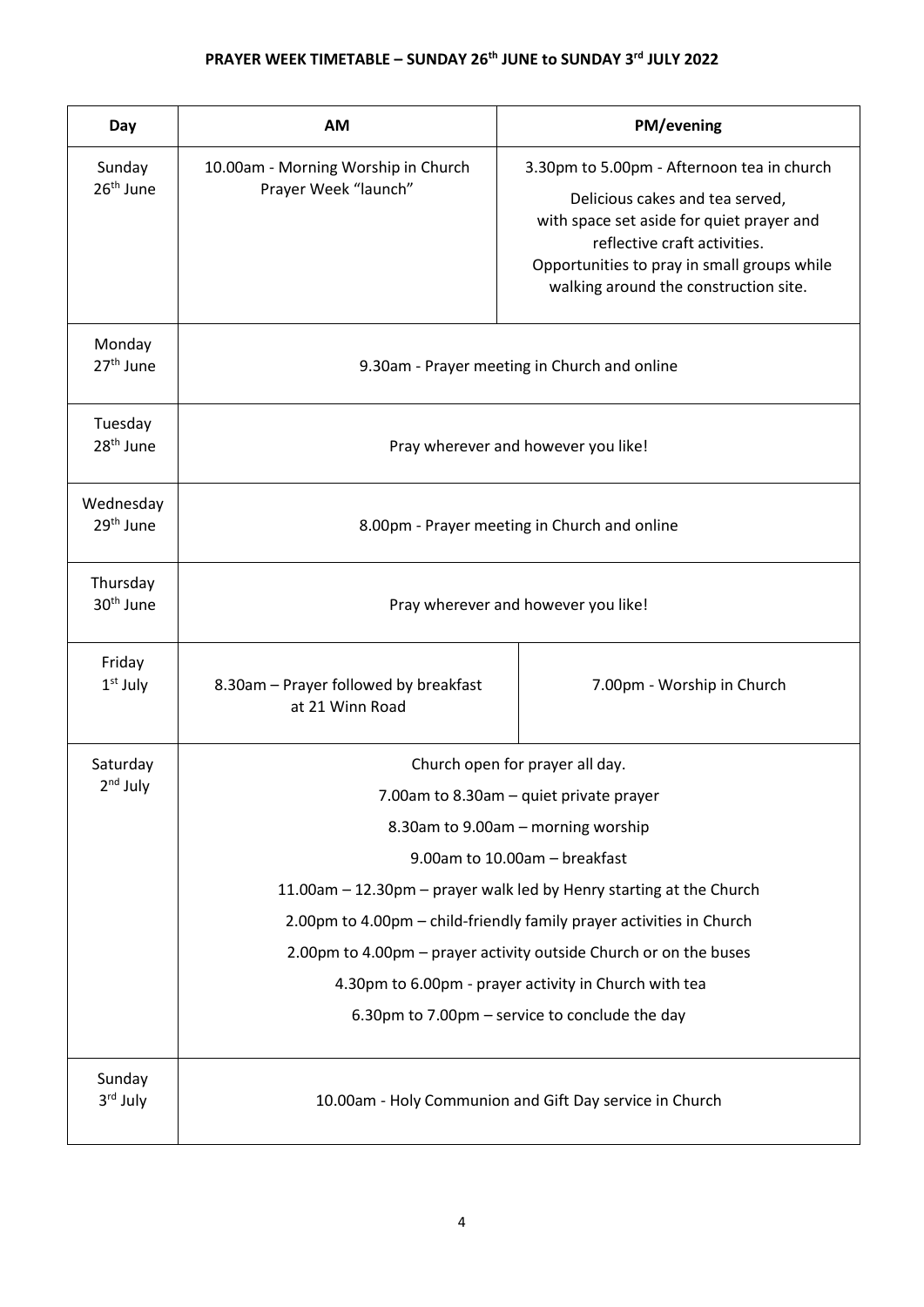# **WHY DO WE NEED A NEW BUILDING?**

The old church hall was decommissioned in 2019. We have two double decker buses as interim accommodation but we really need a proper new building with plenty of space for multiple activities. The purpose of the new building will be:

- to provide a safe place in which to carry forward the activities that currently happen on the buses and those which had to cease after the closure of the old hall;
- to help us to develop existing ministries further, for example, by accommodating a larger number of children and young people for Sunday morning activities; and
- to provide opportunities for additional ministries beyond the expansion of existing activities.

The new building will also be a resource for local community groups and activities.

#### **Good news!**

Our mission statement is "to know Jesus and make him known". We are called to share the good news of Jesus and to be of service to others. An attractive, welcoming, new building will make a significant difference to the way in which we are able to demonstrate God's love to those around us. It will provide a vital practical resource both for the church and for the local community.

#### **A place for young and old**

Working without a church hall building is impeding our work with children and young people and holding back its development. The parent and toddler group is oversubscribed and needs more suitable space. We also need appropriate space for outreach to children and teenagers, whether as a continuation of the "Xtreme" and "Grid" groups or as something new.

> "Their descendants will serve him; the next generation will be told about the Lord. They will come and declare his righteousness; to a people yet to be born they will declare what he has done." **Psalm 22:30-31**

The old church hall used to house Rainbows, Brownies, Guides, Beavers, Cubs and Scouts, catering for local children and young people between the ages of 5 and 16. Since the closure of the hall, many of these groups have had to find alternative accommodation.

A new building will provide more suitable space for ministry to those who are lonely and needing support and (with willing and able manpower) the potential for a lunch club for elderly people who might otherwise be alone.

#### **Addressing community needs**

An appropriately designed new building will help the church family at St Mildred's to respond both to short term "crisis" issues and to longer term community needs. The open foyer of the new building could be used for "coffee shop" type uses such as job clubs for the unemployed, home-work clubs and other support. Flexible, welcoming space will also provide opportunities for ministry to refugees. There will be a small room designed to be suitable for counselling.

The aim is to make the building flexible enough in its layout to allow for future church and community uses that we cannot yet foresee.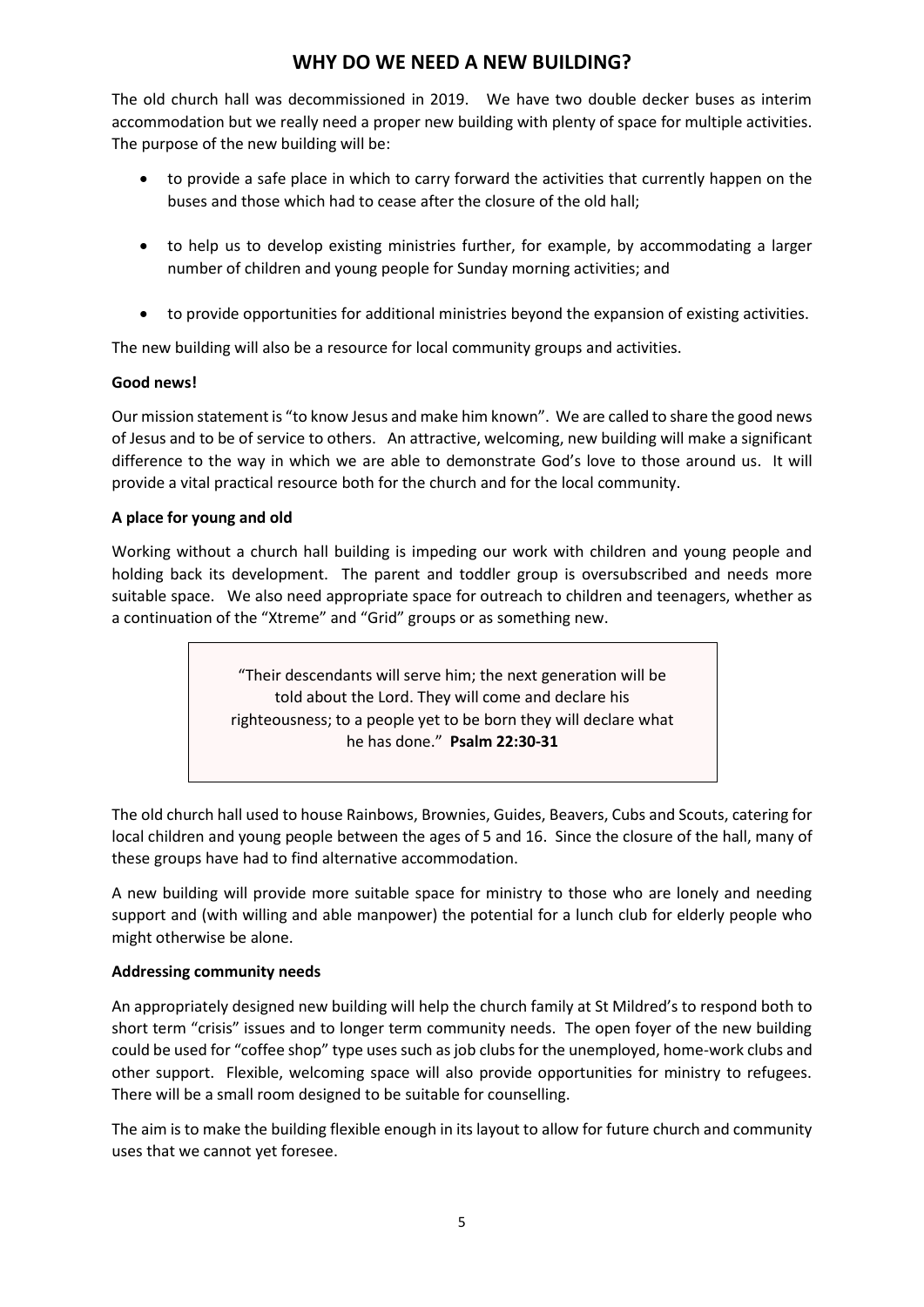#### **Making connections**

A new, well-designed building will serve as a tool to help us to make connections with the community, be it through church activities, uniformed groups associated with the church, church outreach or external activities. We should see the new building as being a multi-purpose meeting place for the Church, for the parish and for the wider locality.

We wish to provide a place in which relationships are created and developed and in which those who feel isolated will find a welcome.

Lee is an area without an obvious community "hub". A new building attached to St Mildred's will create something of this sort, if it provides (by way of external hire) a facility in which people can meet, learn and celebrate. A building in which local people can mark significant events and celebrate the good things of life will help us to build bridges into the community. We want to make lasting connections that will enable us to stand alongside people: to weep with those who weep and to rejoice with those who rejoice.

#### **Working effectively**

The new building is designed to include a church office, enabling church and teams within in to work more effectively.

#### **Investing in the future**

A new church hall building will be an investment in the future of our church and our community.

We should consider it both a privilege and a necessity to be of service to the people in our local area. It is an important part of our "message" that we seek to give to the community and do not expect the community to support the church in return. In that spirit of giving, we need to invest creatively and sacrificially in a new building to replace the existing church hall to assist us to serve our community effectively in the name of Christ for the years to come.

> "Surely I am with you always, to the very end of the age." **Matthew 28:20**

# **HOW MUCH WILL THE NEW BUILDING COST?**

After receiving planning permission in 2021, the designs were reviewed in details and adjustments were considered in order to make the building as cost-effective as possible. We have now made some modest minor design changes which enable the building work to more efficiently on a slightly reduced floor area.

The cost plan prepared prior to our planning application projected the total cost of the project in the region of **£3.7 million**, but with the effect of inflation it would be more realistic to anticipate a project cost of **£4 million**.

The sum required – particularly in a context of rising inflation – presents a significant challenge. However, we believe that God will provide the necessary funding as we seek him and follow his will.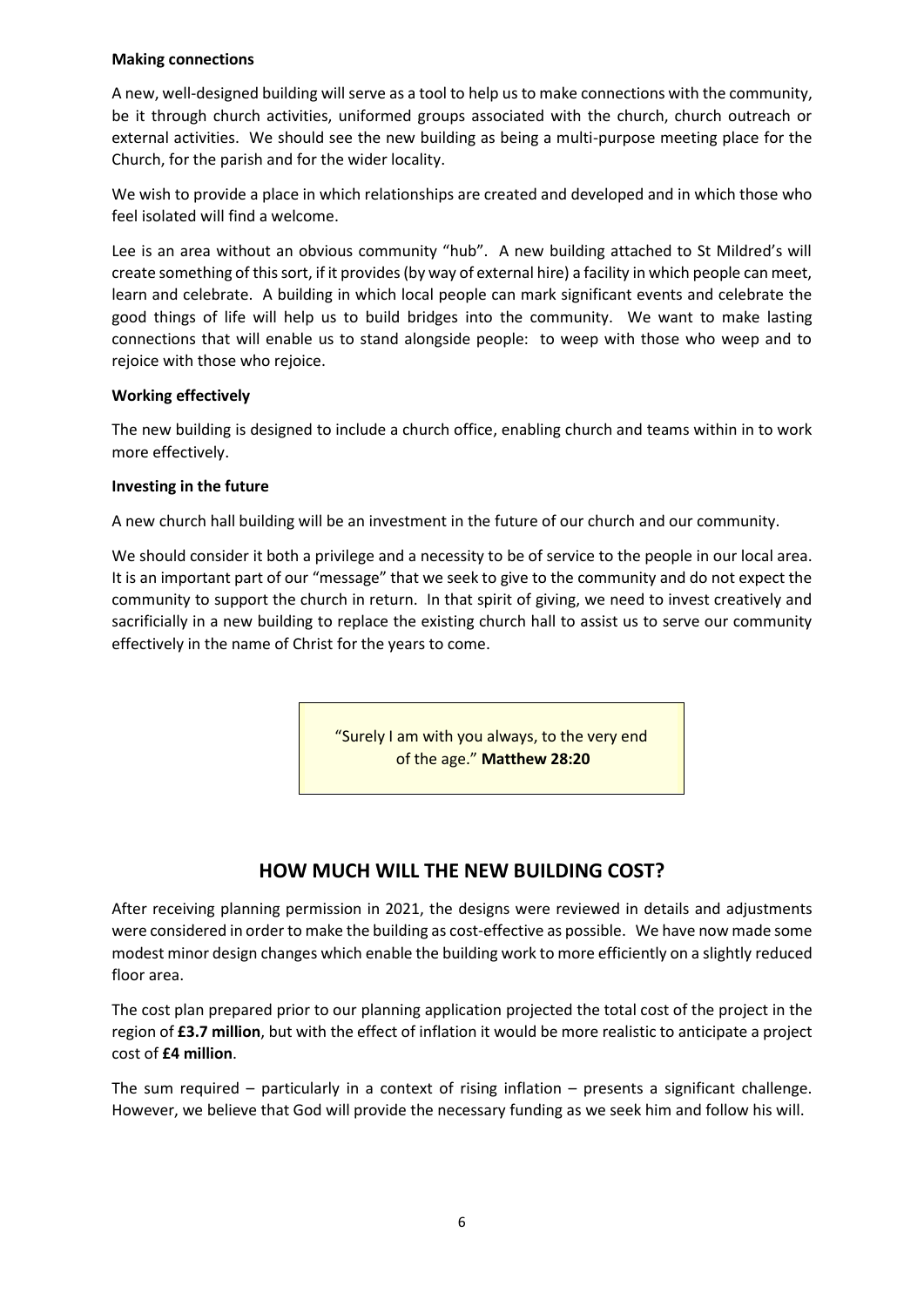### **WHERE WILL THE MONEY COME FROM?**

A large proportion of the cost of the new building will need to be provided by gifts from church family members. Sacrificial giving will be essential, and this will need to be in addition to church members' regular giving to St Mildred's. Without a commitment of this sort the project will not go ahead. Page 8 of this booklet provides details of the different ways in which money can be given. Please consider carefully and prayerfully how much you can offer to support God's work at St Mildred's in the future by contributing to the building project.

As an encouragement to us: the same anonymous charitable trust who offered to support us financially in 2015 has approached us again with a similar offer of support. They will match, pound for pound, any donations pledged or made to the Development Fund between 3rd July and 30<sup>th</sup> September 2022 up to a maximum of £500,000. The matching funds will be provided at the point at which the money is actually paid into the Development Fund. With the addition of Gift Aid tax relief, this will help significantly.

So, for example: if somebody pledges on Gift Day to give £50.00 per month for 5 years then when each monthly payment is made the charitable trust will pay an additional £50.00 per month. If the donor is a UK tax payer, the government will add another £12.50 by way of Gift Aid. This means that a monthly commitment of £50.00 becomes a monthly contribution of £112.50. Over five years this will grow to a total sum of £6,750.00.

This offer of matched funding could make a very significant impact on our ability to proceed with the building project, so we thank the Lord (and the charitable trust!) for this generous offer.

> "Now to him who is able to do immeasurably more than all we ask or imagine, according to his power that is at work within us, to him be glory in the church and in Christ Jesus throughout all generations, for ever and ever! Amen." **Ephesians 3:20-21**

While asking church members to give, we will at the same time be pursuing other possible sources of funding including fund-raising activities and grants from trusts and other charitable bodies. The fundraising policy settled by the PCC allows us to apply to charities and other grant-making bodies for funds, provided that:

- (a) funds are not generated from sources that we would not be comfortable with;
- (b) no inappropriate conditions are attached, e.g. as to how our building should be used; and
- (c) no ostentatious or inappropriate acknowledgement of the funds received should be required.

The PCC has decided that these conditions will prevent us from applying for National Lottery funding.

We cannot start building until all of the money required has been provided or promised. Before we select a contractor we need to be sure that we have enough funds to pay for the project.

The PCC may consider a loan when we are ready to start building. However, it will only do so with extreme care, because a loan does not actually provide funds, it simply postpones to a later date the need to find the sums which have been borrowed. At the point at which we are otherwise ready to start building but have insufficient funds, the PCC might seek a loan from a suitable bank or institution or might welcome interest-free loans from members of the church family. However, we are unlikely to borrow an amount in excess of sums pledged to be given over the next few years. To borrow in excess of sums pledged could impose an excessive burden on St Mildred's in the future.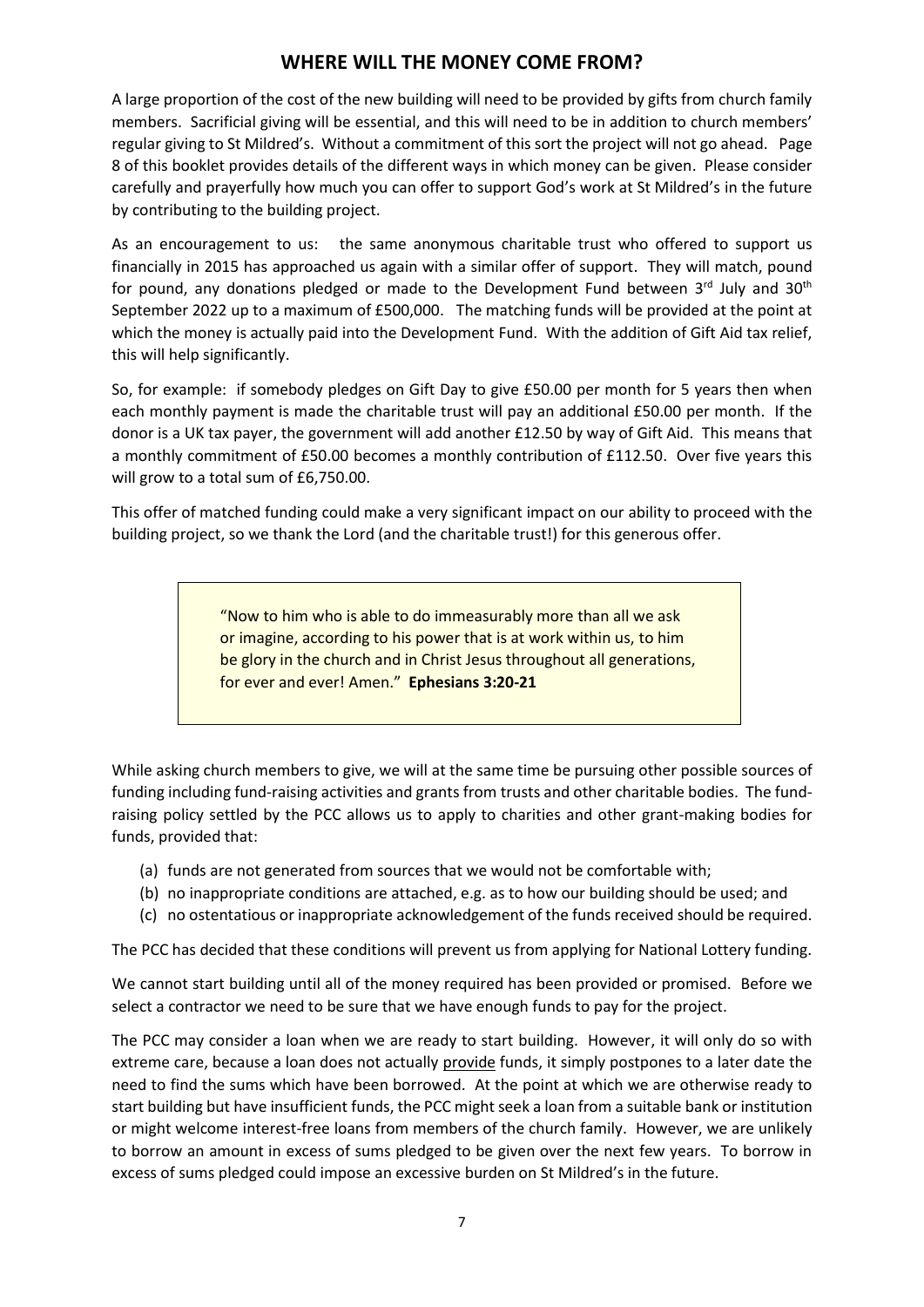# **HOW WILL THE MONEY BE USED?**

All gifts of money – large and small – will be received gratefully and used with care.

All money given for the purposes of the building project will be allocated to the St Mildred's Development Fund. This is set aside for the replacement of our church hall. If we are unable to raise enough money to construct a new building broadly as set out in the current design proposals we will be required to use the Development Fund either to construct a more modest replacement building or to make significant additions or modifications to our church buildings.

Money in the Development Fund can only be spent for the purposes of a new building or building alteration project. This will include fees for preliminary activities such as preparing designs and producing a planning application as well as the cost of construction works, the payment of rent on alternative space while works are being carried out and the purchase of furniture and equipment. The Development Fund may not be diverted to address any shortfall in the regular income of the church.

A tithe of 10% is set aside annually on all gifts paid into the Development Fund (including any interest accrued and any tax relief payments). Distribution of this tithe will be at the PCC's discretion but with the expectation that the money might be applied towards a suitable mission project requiring capital funding.

> "Wealth and honour come from you; you are the ruler of all things. In your hands are strength and power to exalt and give strength to all." **1 Chronicles 29:12**

# **WHAT CAN I DO?**

# **It's not just about money!**

As part of our Gift Day, we are asking all church members to complete the form on the back of this booklet to indicate how they can commit to supporting the building project.

First, please pray for the progress of the building project – and commit to continuing to pray. Without prayer, we will not be able to continue.

Much of the information within this booklet concerns financial giving but we also need church members to give their time and skills to help with the project. There will always be jobs to do, both for progressing the building project and in raising funds. There is a jobs board at the back of the church, but if none of those tasks feel right for you please ask and we can give you some other ideas. All practical assistance is greatly appreciated!

Please also consider whether you can give financially. We understand that living costs are rising and that all of our circumstances are different, but every gift is important, however small.

# **If you can contribute in any way at all… a very grateful THANK YOU!**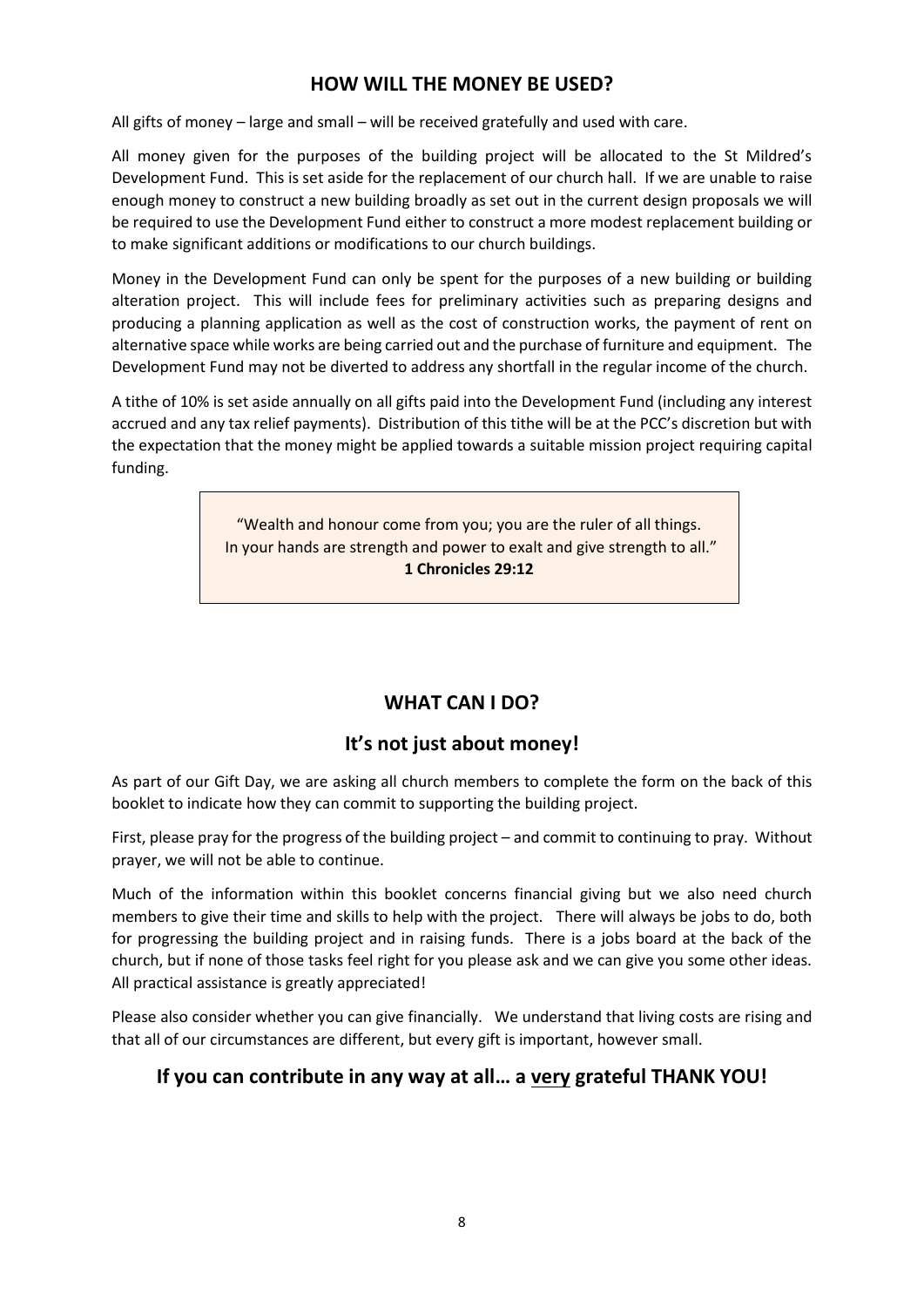# **GIVING FINANCIALLY**

There is (as at June 2022) about £2 million in the Development Fund, for which we give God our very grateful thanks. Assuming the total cost of the building project to be in the region of £4 million we need to raise a further £400,000 each year for the next 5 years.

#### **Regular gifts**

A promise to give a specific sum to the Development Fund regularly for a stated period will assist the PCC in forward planning. It would be particularly helpful if you could make a commitment to contribute financially for a specific period, ideally 5 years.

Regular gifts can be made by bank standing order. A standing order can be cancelled at any time if circumstances change. Standing order forms are available from the Giving Secretary, Chris Coutts.

#### **One-off gifts**

Gifts of money can be made immediately or pledged to be made on a particular date or on the occurrence of a specific event.

#### **How to donate**

Gifts can be made by cheque payable to "St Mildred's Church Development Fund" or by direct bank transfer to account number 71835475 at HSBC Bank, 85 Lewisham High Street, London SE13 6BE, sort code 40-04-15. For gifts of loose change, small plastic cash boxes will continue to be available. Gifts can alternatively be made in cash in the collection plate in an envelope clearly marked "Development Fund".

Whether you are 21 years old or 101, it is important to write a will. This provides an opportunity to consider a legacy to St Mildred's. Further details will be provided soon to explain more about this.

#### **Gift Aid**

If you pay tax and sign a Gift Aid declaration, St Mildred's can reclaim 25p from the government's "Gift Aid" scheme for every £1 that you give, turning your gift into £1.25 at no extra cost to you. The only requirement is that in the relevant financial year you have paid at least 25p in UK income or capital gains tax for every £1 that you give through Gift Aid.

If you pay tax at the higher rate of 40% or 45%, St Mildred's can still claim Gift Aid tax relief at the basic rate, but you will be entitled to reclaim the difference between basic and higher rate tax on the sums given. If you are taxed in the 40% band and you wish to give £100, the best way to do so is to donate £133.33. You will then be able to claim £33.33 back through your tax return and St Mildred's will be able to claim an additional £33.33 by way of Gift Aid. This makes a total gift to the Development Fund of £166.66.

#### **Commitment**

When you have decided what kind of commitment you can make to the building project, please complete the form on page 9, put it in a sealed envelope and bring it to church with you on Gift Day. Alternatively you can give your form to Chris Coutts at any time. All completed forms will be kept completely confidential. If you are unable to make or promise a gift of money at this time, please consider using the form to indicate your commitment to praying regularly for the building project.